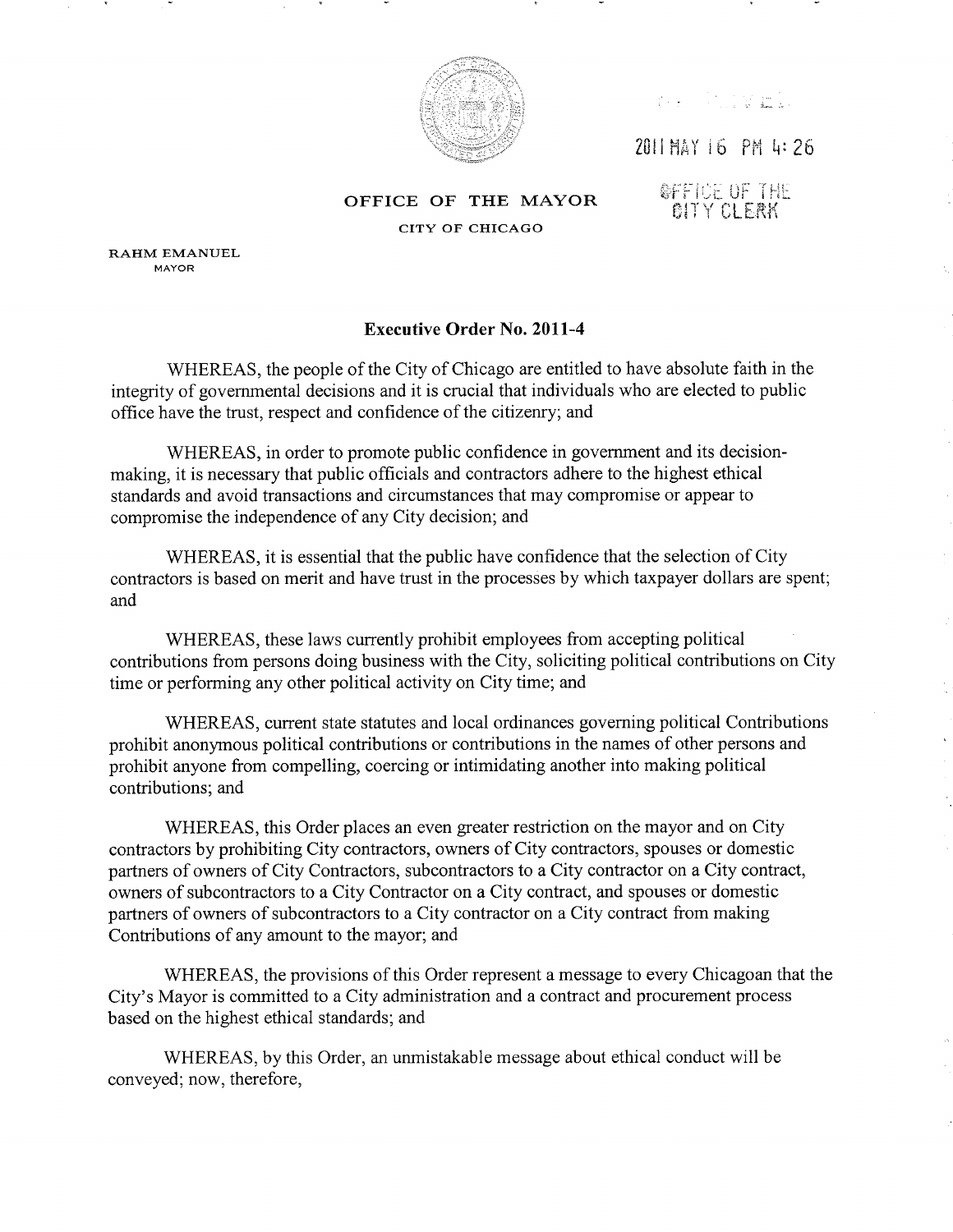I, RAHM EMANUEL, Mayor of the City of Chicago, do hereby order as follows:

# 1. Definitions

For purposes of this Order,

"City Contractor" means a person who or entity that has submitted a bid for or enters into a Contract with the City.

"Contract" means any agreement with the City that is (i) formed under the authority of chapter 2-92 of the Municipal Code of Chicago; (ii) for the purchase, sale or lease of real or personal property; or (iii) for materials, supplies, equipment or services which are approved and/or authorized by the City council.

"Contribution" means a "political contribution" as defined in Chapter 2-156 of the Municipal Code of Chicago, as amended.

"Owner" means any person with an ownership or benefìcial interest in an entity of more than seven and one-half percent.

"Political Fundraising Committee" means a "political fundraising committee" as defined in Chapter 2-156 of the Municipal Code of Chicago, as amended.

## 2. Violations

Any one or more of the following shall be a violation of this Order:

- (1) For any City Contractor to make a Contribution of any amount to the mayor or to his Political Fundraising Committee during the bid or other Contract solicitation process, including any time after a Contract is awarded but before the start of the contract, and/or the term of any Contract between the City and City Contractor or any period, during which an extension of the City Contractor's Contract is being sought or negotiated.
- (2) For the owner of any City Contractor to make a Contribution of any amount to the mayor or to his Political Fundraising Committee during the bid or other Contract solicitation process, including any time after a Contract is awarded but before the start of the contract, and/or the term of any Contract between the City and City Contractor or any period during which an extension of the City Contractor's Contract is being sought or negotiated.
- (3) For the spouse or domestic partner of the owner of any City Contractor to make <sup>a</sup> Contribution of any amount to the mayor or to his Political Fundraising Committee during the bid or other Contract solicitation process, including any time after a Contract is awarded but before the start of the contract, and/or the term of any Contract between the City and City Contractor or any period during which an extension of the City Contractor's Contract is being sought or negotiated.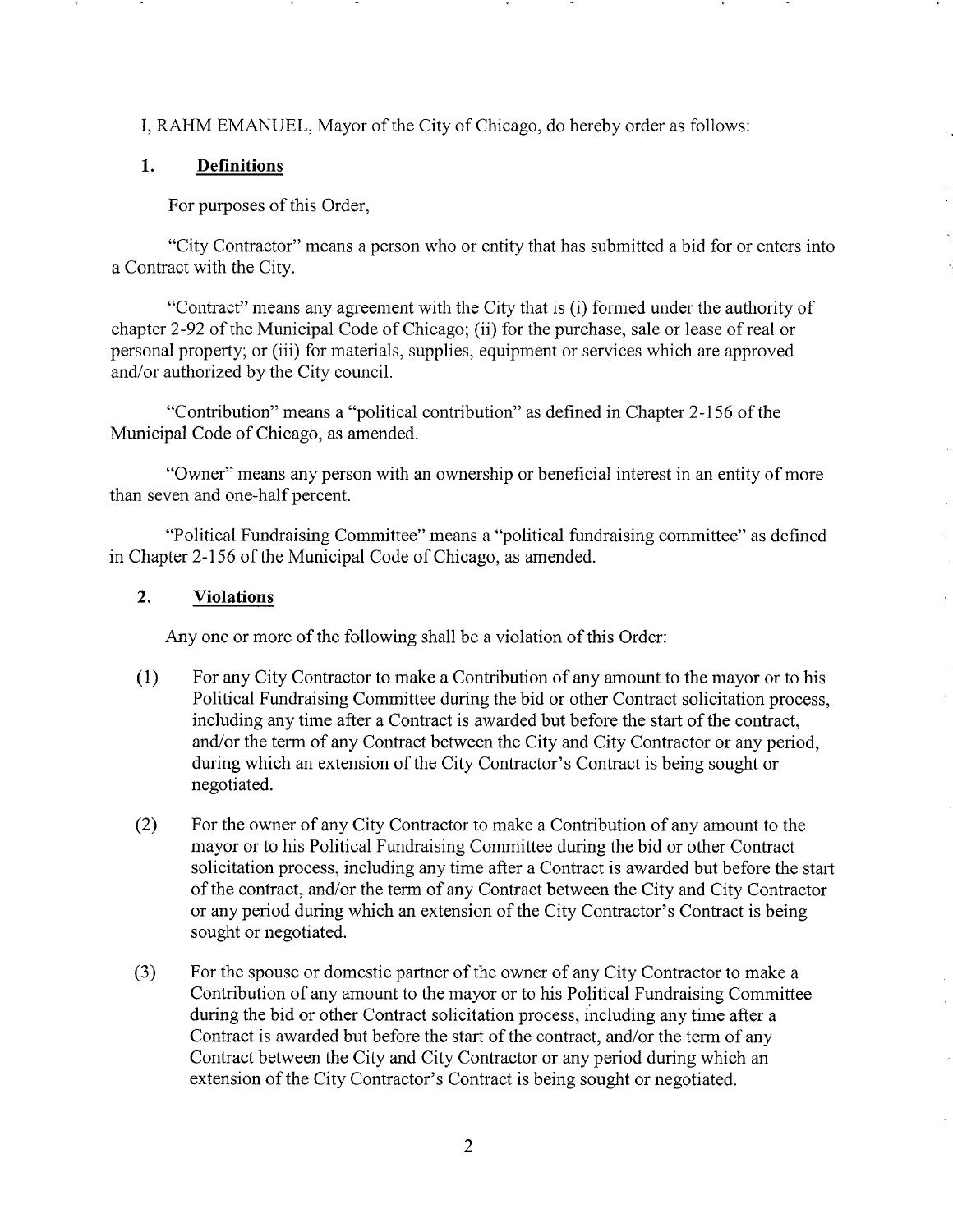- (4) For a subcontractor of any City Contractor on a City Contract to make a Contribution of any amount to the mayor or to his Political Fundraising Committee during the bid or other Contract solicitation process, including any time after a Contract is awarded but before the start of the contract, and/or the term of any Contract between the City and City Contractor or any period during which an extension of the City Contractor's Contract is being sought or negotiated.
- (5) For the owner of any subcontractor of any City Contractor on a City Contract to make a Contribution of any amount to the mayor or to his political fundraising committee during the bid or other Contract solicitation process, including any time after a Contract is awarded but before the start of the contract, and/or the term of any Contract between the City and City Contractor or any penod during which an extension of the City Contractor's Contract is being sought or negotiated.
- (6) For the spouse or domestic partner of any owner of any subcontractor of any City Contractor on a City Contract to make a Contribution of any amount to the mayor or to his Political Fundraising Committee during the bid or other Contract solicitation process, including any time after a Contract is awarded but before the start of the contract, and/or the term of any Contract between the City and City Contractor or any period during which an extension of the City Contractor's Contract is being sought or negotiated.
- (7) For any City Contractor or subcontractor to a City Contractor on a City Contract to coerce, compel or intimidate its employees to make a Contribution of any amount to the mayor or to his Political Fundraising Committee.
- (8) For any City Contractor or subcontractor to a City Contractor on a City Contract to reimburse its employees for a Contribution of any amount made to the mayor or to his Political Fundraising Committee.
- (9) For any City Contractor or subcontractor to a City Contractor on a City Contract to bundle or solicit others to bundle Contributions to the mayor or to his Political Fundraising Committee. For purposes of this Order, "bundle" shall mean to collect Contributions from more than one source which are then delivered by one person to the mayor or to his Political Fundraising Committee.
- (10) For any City Contractor, owner of a City Contractor, spouse or domestic partner of an owner of a City Contractor, subcontractor to a City Contractor on a City contract, owner of a subcontractor of a City Contractor on a City contract, or spouse or domestic partner of an owner of a subcontractor of a City Contractor on a City Contract to engage in any conduct whatsoever designed to intentionally violate the provisions of this Executive Order or to entice, direct or solicit others to intentionally violate the provisions of this Executive Order.

### 3. Penalty

In addition to any other penalty authorized by law, any Contract negotiated, entered into, or performed in violation of any of the provisions of this Order shall be terminable by the City.